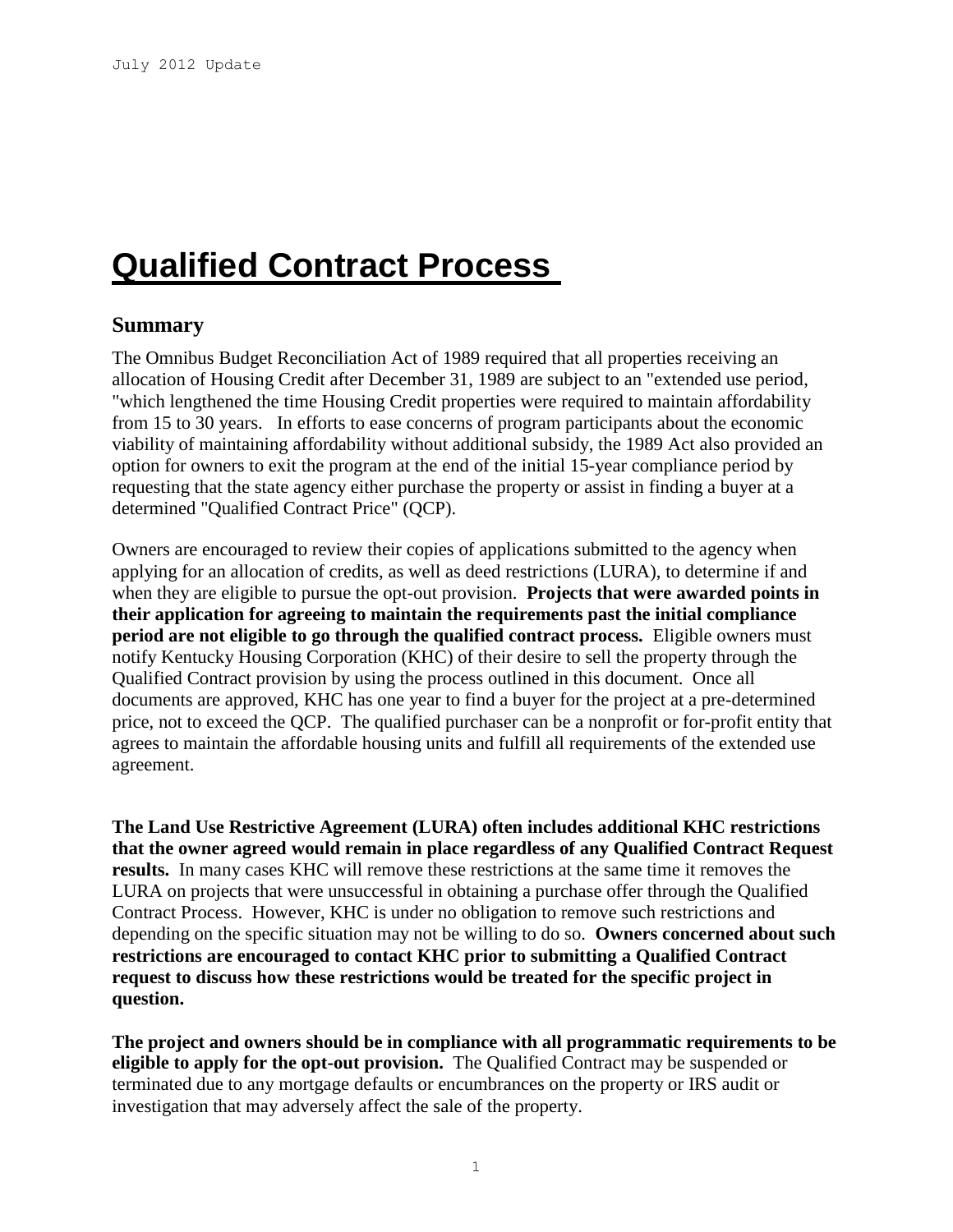**Owners will be allowed only one opportunity to request the Qualified Contract process per property.** If KHC is unable to find a buyer pursuant to a Qualified Contract, the property may be converted to other uses.

Current Owners should be aware that the qualified contract process is not the only option for identifying a potential purchaser for a property. In many cases, Owners will find that alternatives such as a sale subject to the program restrictions, sale and recapitalization through KHC's Tax Credit program and/or using one of the many subsidy resources available are more appropriate mechanisms for finding a purchaser for a project or recapitalizing the project.

## **Other Resources**

If other local, state and/or federal resources were used in the development or operation of the Housing Credit property, the termination of the extended use agreement will only be valid for the Housing Credits. The current and/or future owner of the property will still be required to uphold the income, rent or other restrictions that are required for the remaining funding sources for the remainder of the mortgage, note or deed restriction covering those funds.

If the owner does not get a Qualified Contract and the property has Project- Based Section 8 assistance, the Project-Based Section 8 assistance contract will be terminated if the owner decides to have KHC release the extended use agreement.

## **Fees and Conditions for Qualified Contract Request**

There will be a \$3,500 non-refundable administration fee for processing a Qualified Contract request. In the event that additional third-party reports are required by a potential buyer or KHC, the Qualified Contract process may be suspended during the time needed to prepare the reports. The cost of the additional reports will be at the expense of the property owner. All payments for service must be made within a timely manner. Non-cooperation by the property owner to respond to reasonable third-party report requests by KHC or a potential buyer will lead to the termination of the Qualified Contract process. Non-cooperation or excessive delays by the property owner on any issues of the Qualified Contract process will also result in the termination of the process and will result in the owner being required to comply with the property lowincome usage requirement for the remaining extended use period.

#### Request

Owners who elect to exercise their option to request a Qualified Contract must complete and submit a request consisting of a complete Qualified Contract Packet, as described in the next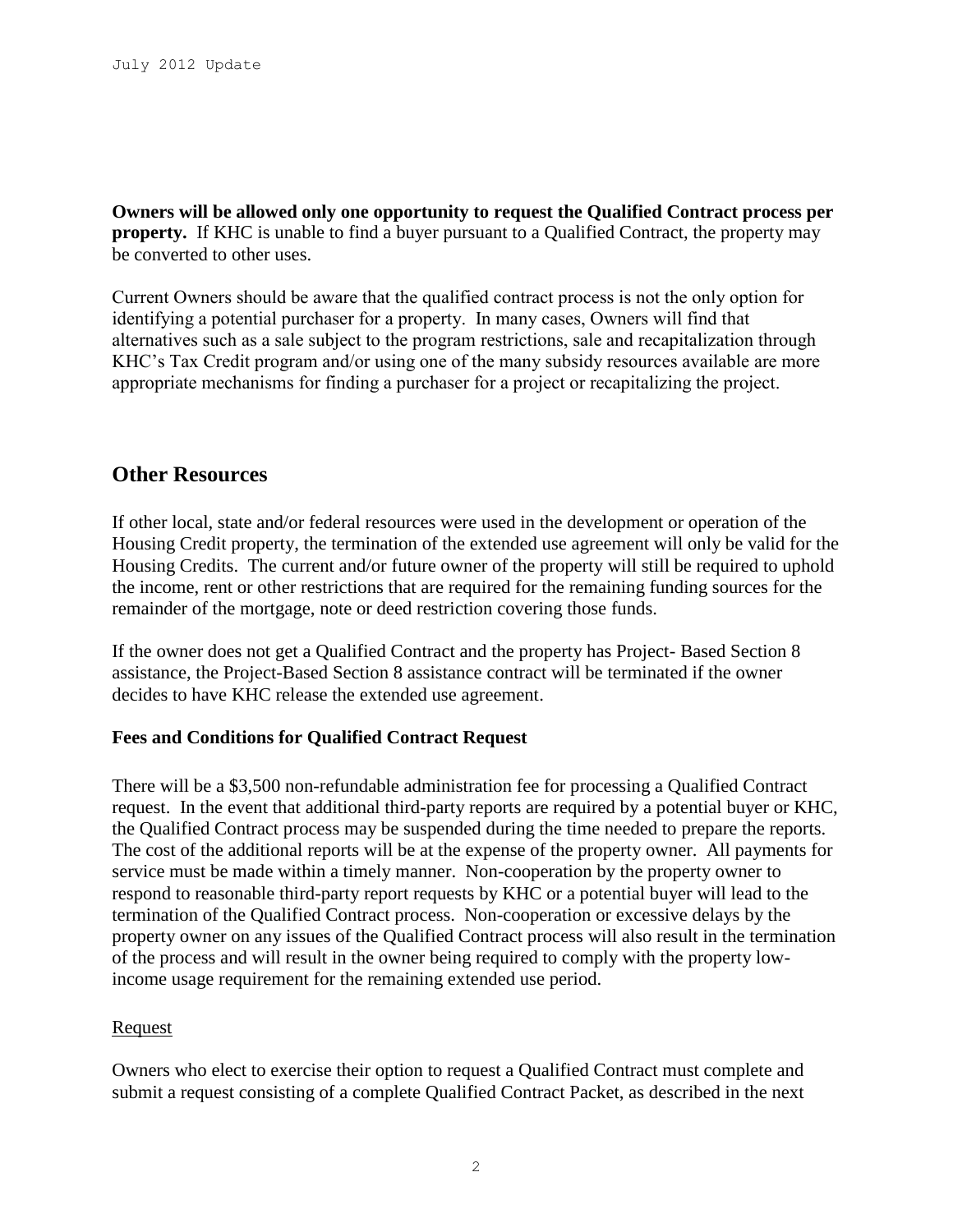section. The request may be made at anytime after the last day of the fourteenth year of the compliance period of the last building or the last year of a multiple allocation.

> For example, in a six building project, if five buildings in the project began their credit periods in 1990 and one started in 1991, the  $15<sup>th</sup>$  year for the purposes of a request for the entire project would be 2005.

If the project received its first allocation of \$500,000 in 1990 and a subsequent award of \$25,000 in 1992, the 15<sup>th</sup> year for the purposes of a Request would be 2006.

Please note that it is KHC's general policy to require scattered site projects to submit a separate request for each parcel/site. Projects that are made up of several buildings on a single site are required to submit one application for the entire project and are not allowed to submit the request for only a portion of the buildings. Please contact KHC if you feel you have an exceptional circumstance that would not work with this general policy.

The Tax Credit property should be in compliance with all regulatory agreement requirements. The Qualified Contract may be suspended or terminated due to any defaults, liens or encumbrances on the property or IRS audit or investigation that may adversely affect sale of the property. Please note: The owner may only request a Qualified Contract from KHC one time.

# **Qualified Contract Packet Materials**

At a minimum, the owner will need to provide the following as a part of the request:

- 1. Qualified Contract Notification Letter.
- 2. A fully completed "Calculation of Qualified Contract" Price, including Worksheets A-E. These forms must be accompanied by a signed letter, or an examination report, from a certified public accountant, stating the name of the project and that they are an independent CPA. The letter must further state that they have completed, or examined, the calculation of qualified contract price in accordance with 26 CFR Part 1, Section 1.42-18 and the AICPA Statements on Standards for Attestation Engagements. The letter must also state the determined qualified contract price.
- 3. A thorough narrative description of the project, including all amenities, suitable for familiarizing prospective purchasers with the project.
- 4. A description of all income, rental and other restrictions applicable to the operation of the project.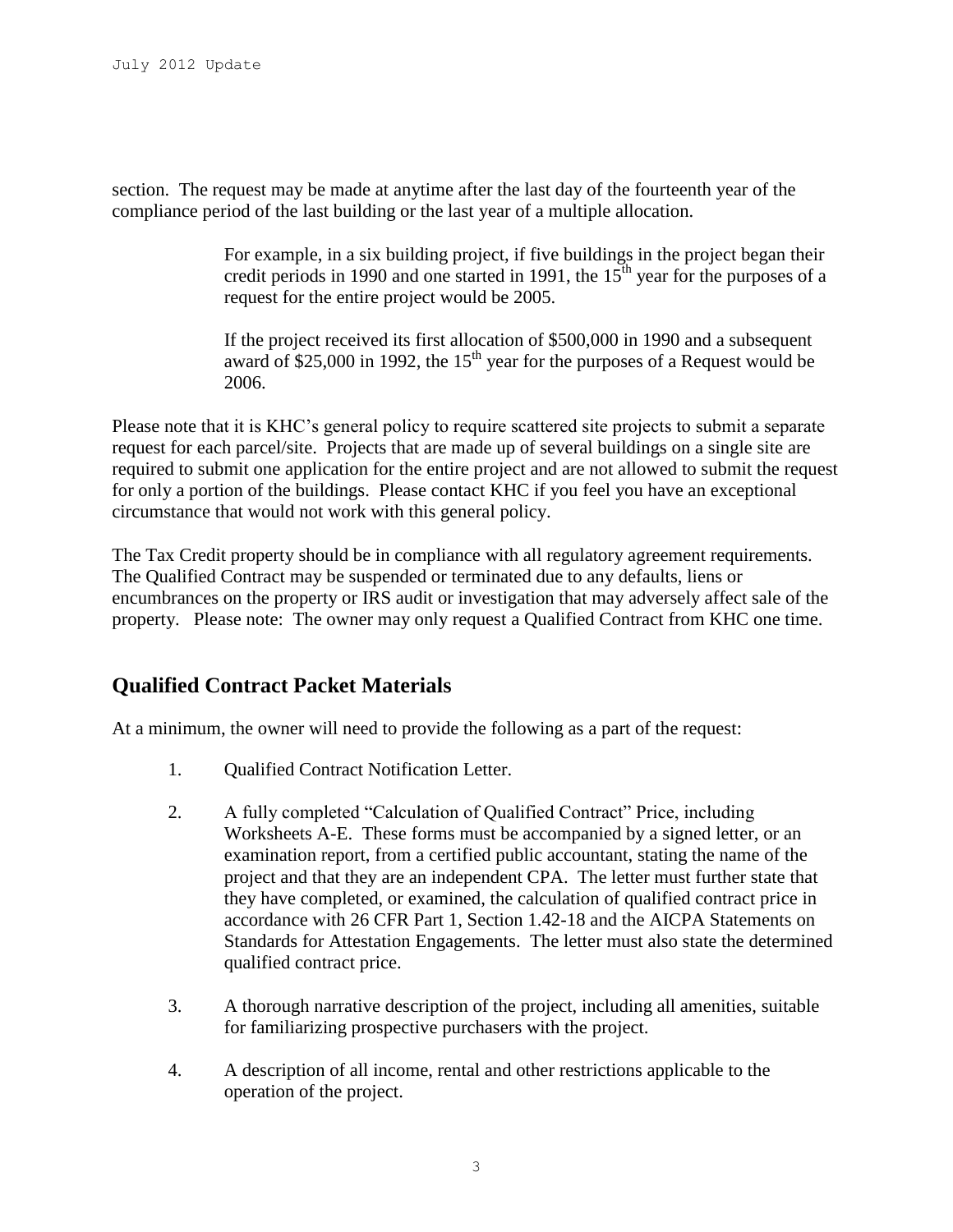- 5. A detailed set of digital photographs of the project, including the interior and exterior of representative apartment units and buildings, and the property's grounds.
- 6. A copy of the most recent 12 months of operating statements for the property which will fairly apprise a potential purchaser of the property's operating expenses, debt service, gross receipts, net cash flow and debt service coverage ratio.
- 7. If any portions of the land or improvements are leased, copies of the leases (we are not referring to normal LIHTC tenant leases, this is talking about other types of leases like the land being leased or commercial property being leased, etc.).
- 8. If the partnership agreement or other legal documentation grant any form of preference for purchasing the project (for example, a right of first refusal granted to a nonprofit partner or tenants), attach a waiver of that right if it is to be waived. If it is not to be waived, please provide further information.
- 9. First Years 8609's showing Part II completed.
- 10. Pay the required administrative fee of \$3,500 described previously in this chapter.

All items are to be sent to KHC in one submission. KHC will not accept the submission of the various items over time. Once these items have been received, KHC will review them in a timely manner. This will require staff and the owner to work closely together to ensure that all required information has been submitted and a QCP has been set. If any of the items are inadequate the one-year time frame will not begin until the situation is resolved. In all cases, the one-year time frame will not begin until KHC notifies the owner in writing of the start date of the one-year time frame.

## **Owner Certifications and Commitment**

In addition to the Qualified Contract Packet Materials, the owner must agree to the following requirements:

- 1. Agree to allow KHC to post summary data about the property on its Web site.
- 2. Reasonably cooperate with KHC and its agents to present a qualified contract for purchase of the property. This may include providing copies of additional rent rolls, project tax returns, income certifications, repair and maintenance records,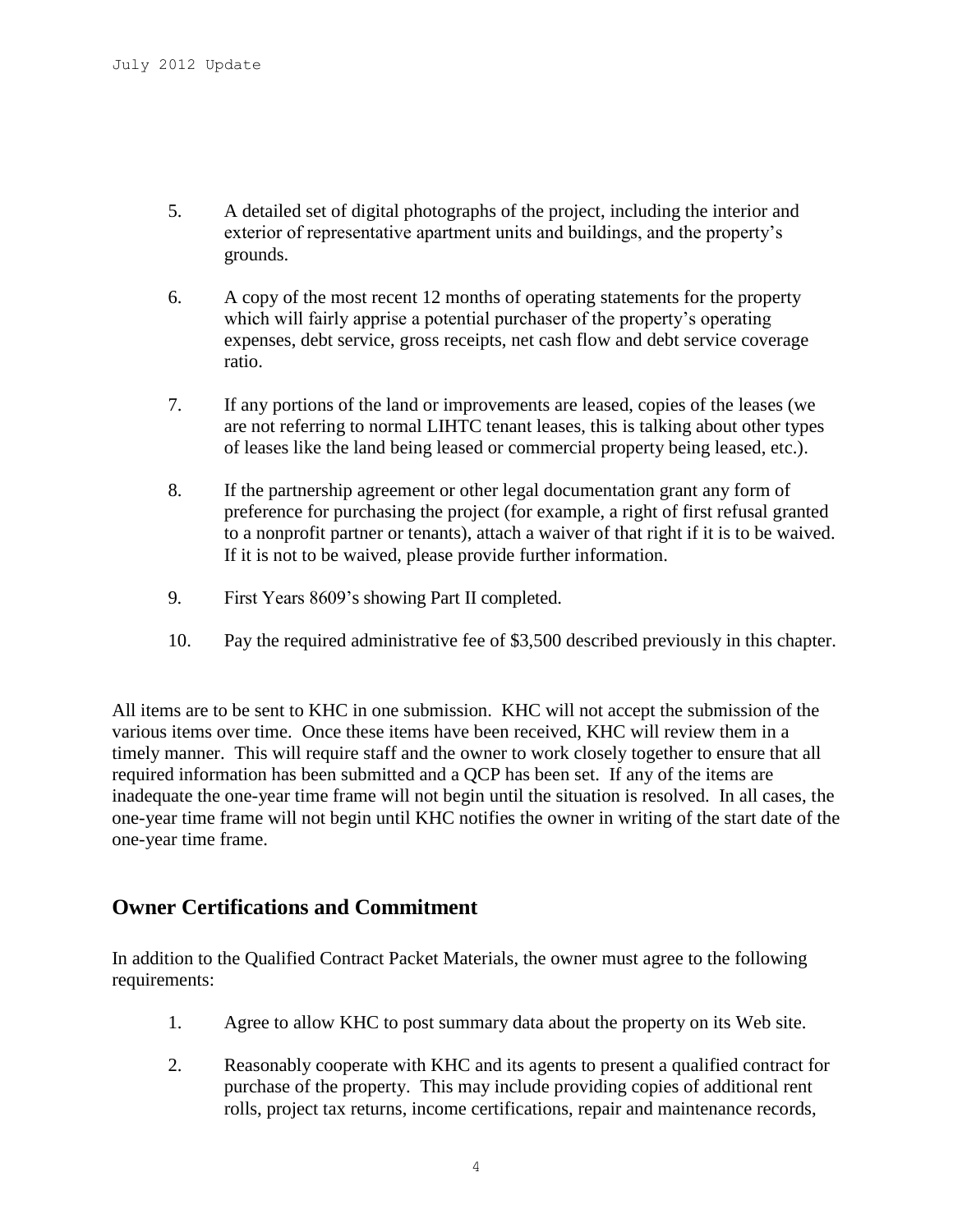operating expenses and debt service information, and other due diligence documents. KHC may suspend the one-year time frame while waiting on such items.

3. Provide access to the property for inspection by KHC, its agents and prospective purchasers.

At the time of application, the owner must certify to the following:

- 1. They have conducted their own investigation and due diligence in determining calculations of the QCP.
- 2. They are solely responsible for documents and information provided to KHC and to prospective purchasers.
- 3. All information submitted is accurate and complete.
- 4. KHC has made no independent investigation of the owner's submissions and cannot attest to their accuracy or completeness.
- 5. The owner agrees to indemnify, defend and hold KHC harmless with respect to the use of information submitted.

Finally, if KHC finds a prospective purchaser willing to present an offer to purchase the property for an amount at the QCP, the owner must agree to enter into a commercially reasonable form of earnest money agreement or other contract of sale for the property and provide a reasonable time for necessary due diligence and closing of the purchase.

# **Marketing**

Upon receipt and subsequent approval of the owner's request to exercise their option year (*Notification Letter, Qualified Contract Price Worksheets and other items noted above),* KHC staff will post the property information on KHC's Web site.

# **Presentation of a Qualified Contract**

KHC will create a standard form contract to use when presenting the QC that includes basic real estate transaction terms and that is as close to a contingency-free contract as possible. The owner and the proposed buyer would be free to negotiate different transaction terms prior to closing. Also please note that 26 CFR Part 1, Section 1.42-18(c) requires the owner and the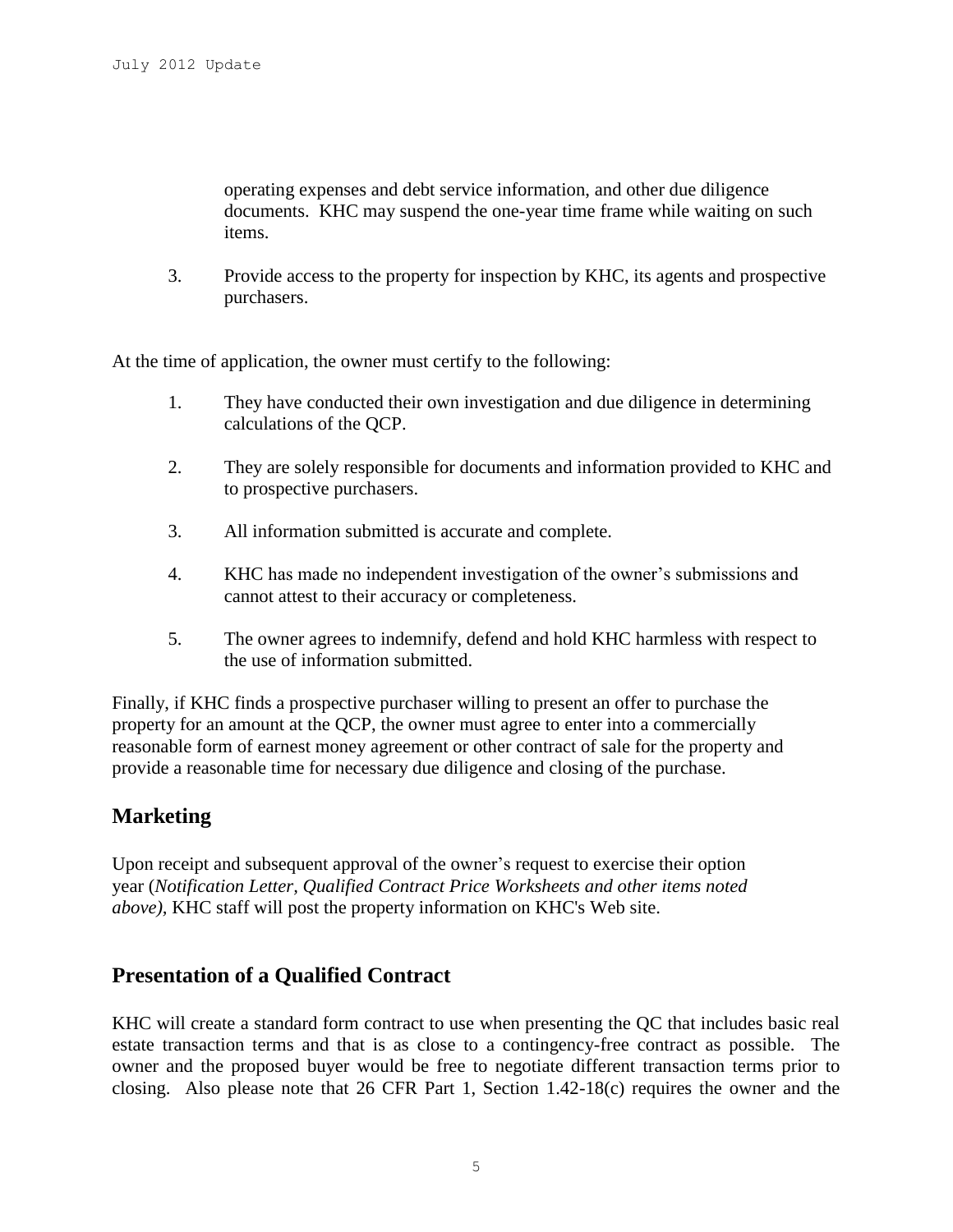buyer to adjust the qualified contract price formula at the time an actual offer to purchase is made. This is to account for the fact that some items in the calculation (for instance the principal owed) would have changed between the times the owner requested the QC from KHC to the time the offer to purchase is made.

Under IRC  $42(h)(6)(E)(i)(II)$ , KHC's only obligation is to "present" to the owner a bona fide contract to acquire the owner's project for the QC price ("the Contract.") When KHC presents the contract to the owner, regardless of when or if the contract is fulfilled, the possibility of terminating the extended use period is removed forever and the project remains bound to the provisions in, and may not terminate, the extended use agreement. Whether or not the owner actually executes the contract and closes the transaction is a separate, legally unrelated question.

# **Three-Year Period**

If KHC fails to present a Qualified Contract before the expiration of the one-year period (or such longer period as the owner may agree to in writing), the project will remain subject to the requirements set for in Section  $42(h)(6)(E)(ii)$ : For a three-year period commencing on the termination of the compliance period, the owner may not (i) evict or terminate a tenancy of an existing tenant of any low-income unit; or (ii) increase the gross rent with respect to any lowincome unit except as permitted under Section 42 of the Code, as well as the requirements of the regulatory agreement.

*For questions regarding the Qualified Contract process, please contact a member of the KHC Asset Management staff at (502) 564-7630*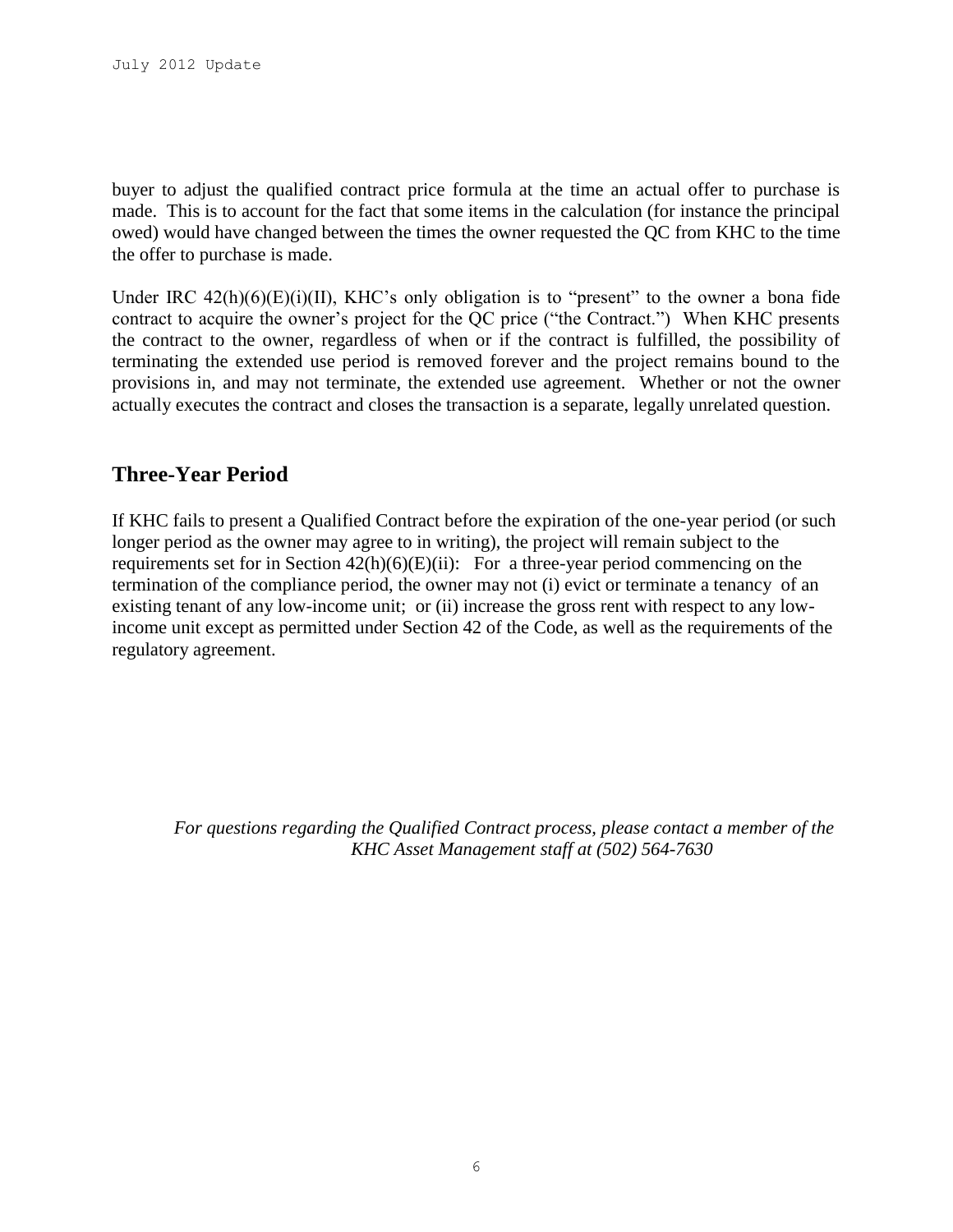## **Qualified Contract Notification Letter**

Date

Kentucky Housing Corporation C/O Asset Managment Department 1231 Louisville Road Frankfort, KY 40601

Re:

 $\text{BIN } \#(\text{s})$ 

Dear

On behalf of \_\_\_\_\_\_\_\_\_\_\_\_\_\_\_\_\_\_\_\_\_\_\_\_\_\_\_\_\_\_\_\_\_\_\_\_\_\_\_\_\_\_\_\_\_\_\_\_\_\_\_\_\_\_\_\_\_\_ (Property Owner), we hereby request Kentucky Housing Corporation (the "Agency") present a "qualified contract" for the purchase of  $\blacksquare$  (Property Name). This request is made pursuant to Section  $42(h)(6)(E)(i)(ii)$  of the Internal Revenue Code. We understand the Agency will review the accompanying items and, if acceptable, notify us when the one-year period to present a "qualified contract" for the purchase of the Project will begin.

We have enclosed all of the following items and information required by the Agency:

- 1. A fully completed "Calculation of Qualified Contract" Price, including Worksheets A-E. These forms must be accompanied by a signed letter, or an examination report, from a certified public accountant, stating the name of the project and that they are an independent CPA. The letter must further state that they have completed, or examined, the calculation of qualified contract price in accordance with 26 CFR Part 1, Section 1.42-18 and the AICPA Statements on Standards for Attestation Engagements. The letter must also state the determined qualified contract price.
- 2. A narrative description of the Project, including all amenities, suitable for familiarizing prospective purchasers with the property.
- 3. A description of all income, rental and other restrictions applicable to the operation of the property.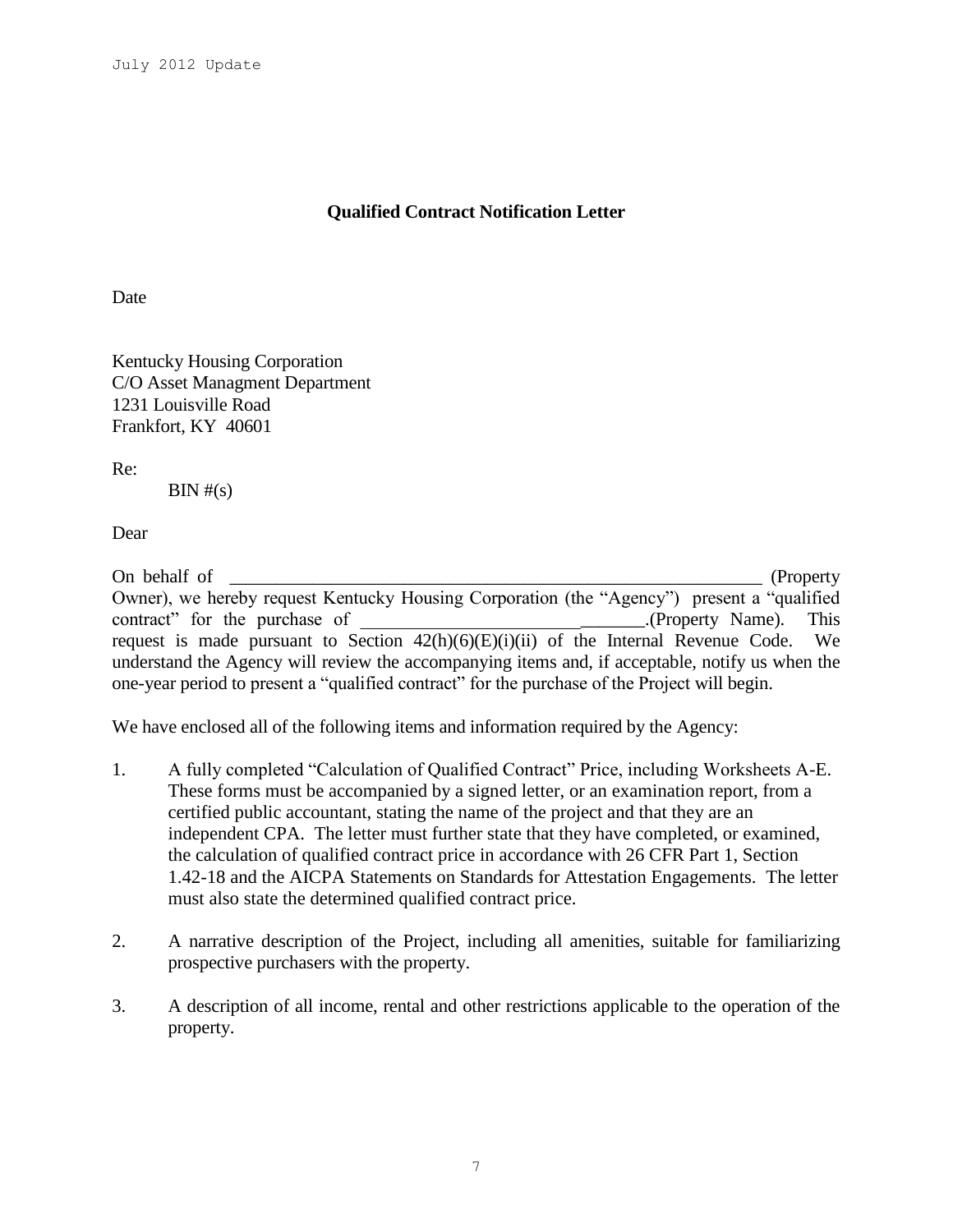- 4. A detailed set of digital photographs of the property for use on the Agency website, including the interior and exterior of representative apartment units and buildings, and the property grounds.
- 5. A copy of the most recent 12 months of operating statements for the property which will fairly apprise a potential purchaser of the property's operating expenses, debt service, gross receipts, net cash flow and debt service coverage ratio.
- 6. If any portion of the land or improvements are leased, copies of the leases.
- 7. If the partnership agreement or other legal documentation grant any form of preference for purchasing the project (for example, a right of first refusal granted to a nonprofit partner, or tenants), I have attached a waiver of that right if it is to be waived. If it is not to be waived, I have provided further information.
- 8. First Years 8609's showing Part II completed.
- 9. Non refundable application fee of \$3,500.

We understand that the above information may be shared with prospective purchasers, real estate brokers, and agents of the Agency and that summary data may be posted on the Agency website.

We will cooperate in a reasonable manner with the Agency and its agents with respect to the Agency's efforts to present a qualified contract for the purchase of the property. In this regard, we understand that prior to the presentation of a qualified contract, we may need to share property "due diligence" with the Agency and with prospective purchasers, including but not limited to, additional rent rolls, project tax returns, income certifications and other Section 42 compliance records, records with respect to repair and maintenance of the property, operating expenses and debt service. Provided, before information is shared with a prospective purchaser, we may require that it enter into a commercially reasonable form of nondisclosure agreement. We will also share with the Agency, at its request, the documents and other information that were used to prepare the enclosed "Calculation of Qualified Contract Price, including Worksheets A-E. We also agree to allow the Agency, its agents, and prospective purchasers, upon reasonable written notice, to visit and inspect the property, including representative apartment units.

We acknowledge and certify that

- 1. We have conducted our own investigation and due diligence with respect to the Calculation of the Qualified Contract Price and the Qualified Contract procedures set forth in Section 42(h)(6)(F) of the Internal Revenue Code;
- 2. We are solely responsible for documents and information provided to the Agency with this notification letter, including the Calculation of Qualified Contract Price form and the exhibits thereto, and any other documents or project information that we may provide to the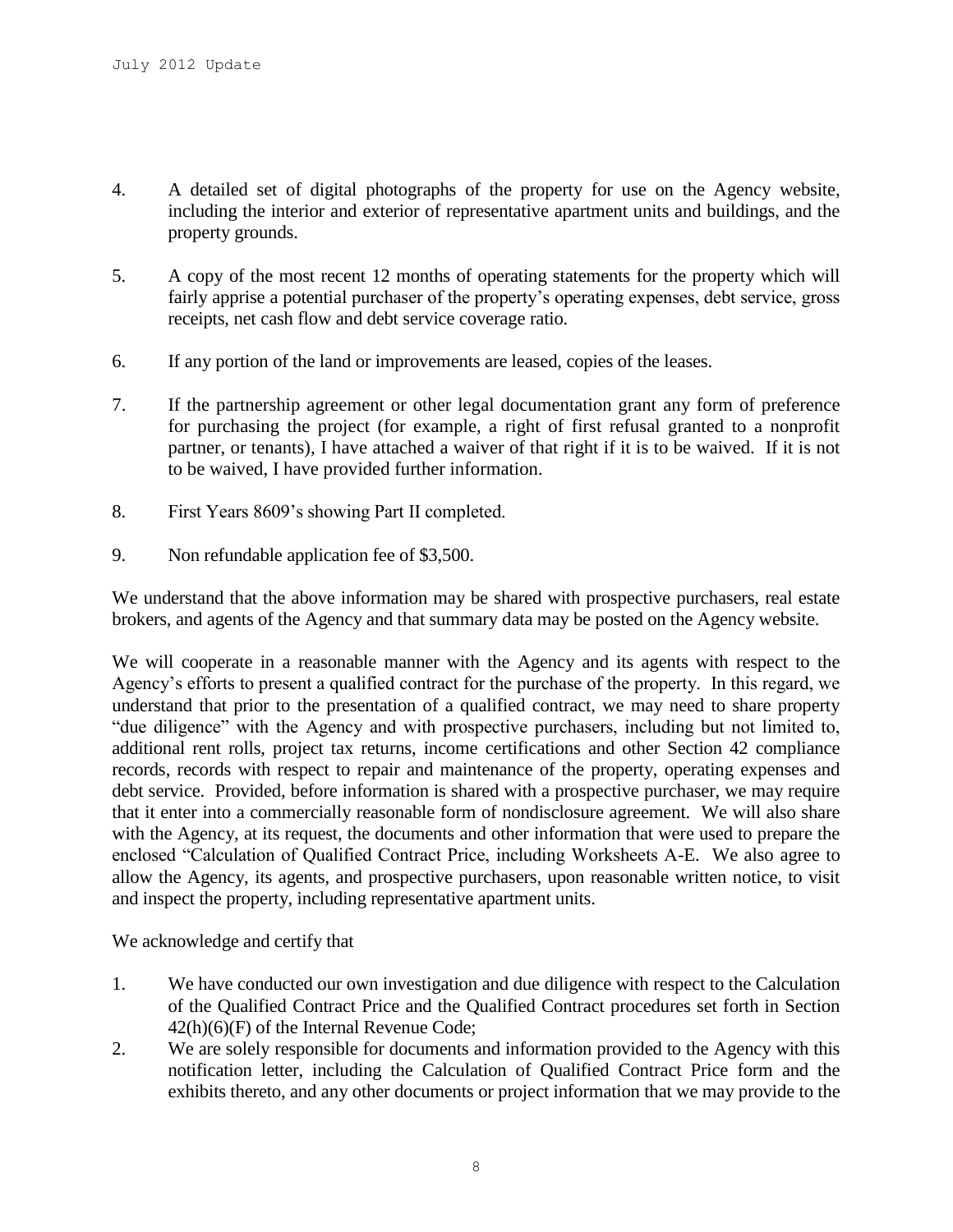Agency and/or share with prospective purchasers at a later time (Collectively, the "Project Sales Information");

- 3. To our knowledge, the Project Sales Information is truthful, accurate and complete and contains no misstatements or misleading information;
- 4. Neither the Agency nor any employees or agents have made any independent investigation or review of the accuracy, truthfulness or completeness of the Project Sales Information; and
- 5. If KHC fails to present a Qualified Contract before the expiration of the one-year period (or such longer period as the owner may agree to in writing), the project will remain subject to the requirements set for in Section  $42(h)(6)(E)(ii)$ : For a three-year period commencing on the termination of the compliance period, the owner may not (i) evict or terminate a tenancy of an existing tenant of any low-income unit; or (ii) increase the gross rent with respect to any low-income unit except as permitted under Section 42 of the Code, as well as the requirements of the regulatory agreement.
- 6. By submission of this notification letter, we agree to indemnify, defend, and hold the Agency harmless with respect to the Agency's use of the Project Sales Information; and

We agree that the Agency and its employees and agents shall have no liability to us with respect to the Calculation of the Qualified Contract Price or any other act, omission, or determination by the Agency with respect to marketing the property or carrying out its responsibilities under Section 42(h)(6)(F) of the Code, so long as the Agency is acting in good faith.

We also understand that if the Agency finds a prospective purchaser willing to present an offer to purchase the property for an amount equal to or greater than the "qualified contract" price, we agree to enter into a commercially reasonable form of earnest money agreement or other contract of sale for the property which will allow prospective purchaser a reasonable period of time to undertake additional, customary due diligence prior to closing of the purchase.

Sincerely,

**Attachments**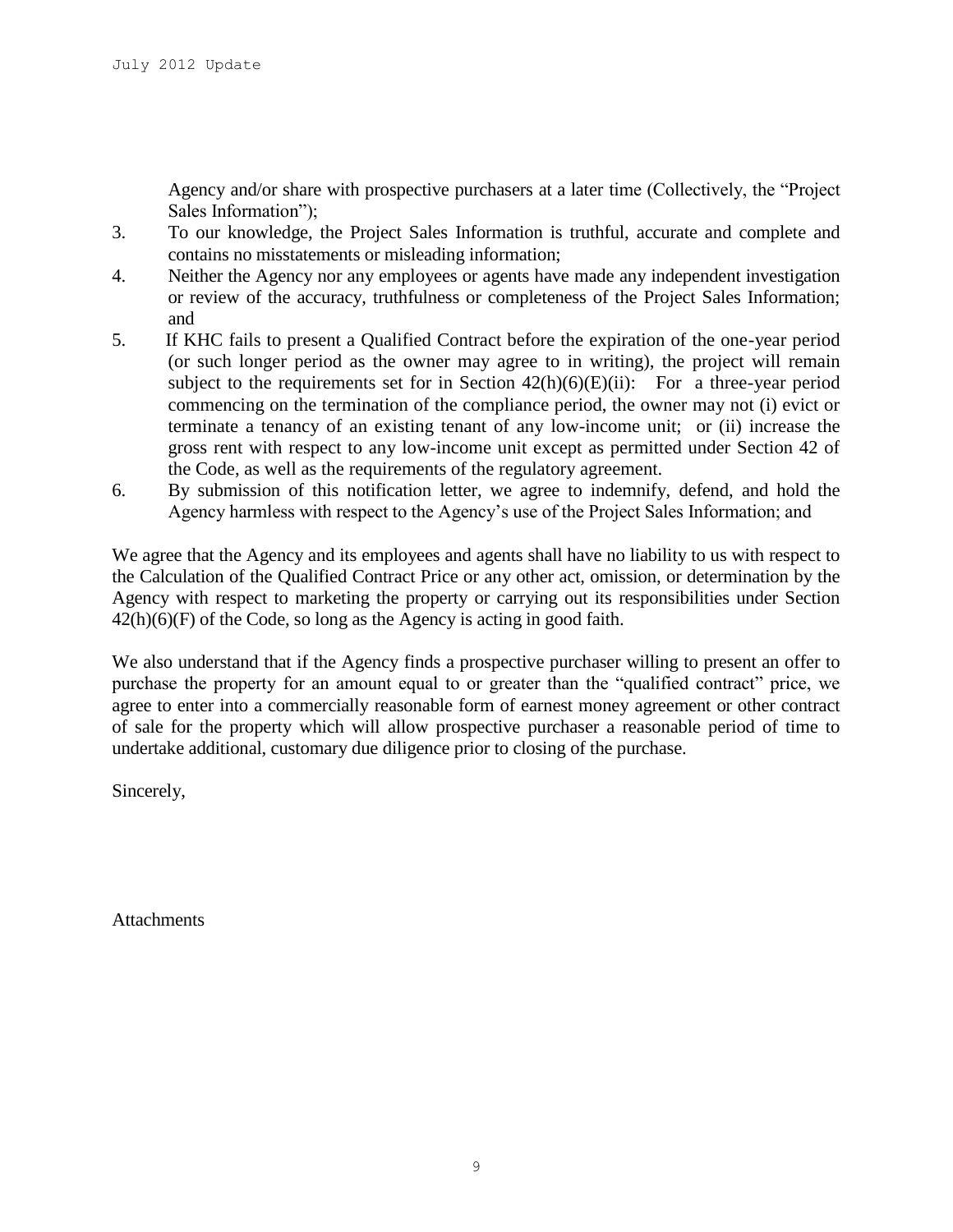## **Instructions for Calculation of Qualified Contract Price**

Before the Agency will commence marketing your project, you must complete the Calculation of Qualified Contract Price form attached to these instructions (the "Calculation Form"). This calculation will establish the minimum price at which the Agency will market your project and present an offer for its purchase. **All calculations are to be prepared in accordance with the 26 CFR Part 1, Section 1.42-18(c).** Also please not that the proposed rule requires that if a purchaser is found, the owner and purchaser must adjust the qualified contract price to reflect changes in the components of the Qualified contract, such as mortgage payments that have reduced outstanding indebtedness between the time the original calculations were made and the sale closing date.

To complete the Calculation Form, you must complete all Exhibits. Please remember that the twelve-month period for finding a buyer will not commence until after the Calculation, and Exhibits A through E, are completed and returned to the Agency with the notification letter and other required materials. The Calculation must be prepared by, or Examined and attested to, by an independent third-party CPA in accordance with the AICPA Statements on Standards for Attestation Engagements.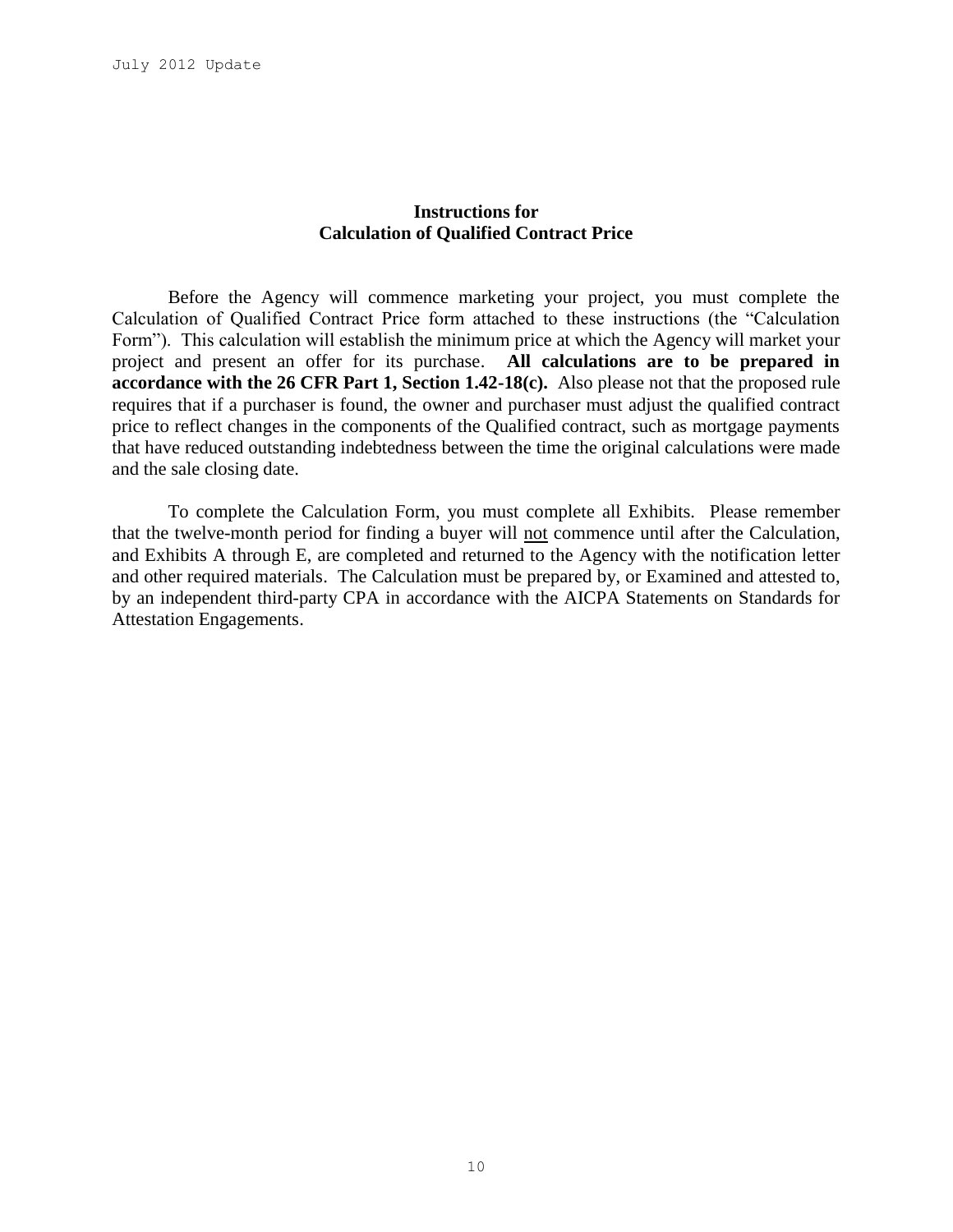| <b>Calculation of Low-Income Portion of Payment:</b> |                                                                                             |                             |  |
|------------------------------------------------------|---------------------------------------------------------------------------------------------|-----------------------------|--|
| (i)                                                  | Outstanding Indebtedness secured by, or with<br>respect to the Buildings (from Worksheet A) | $\sim$                      |  |
| (ii)                                                 | Adjusted Investor Equity (from Worksheet B)                                                 | $\frac{\text{S}}{\text{S}}$ |  |
| (iii)                                                | Other Capital Contributions not reflected in<br>(i) or (ii) (from <i>Worksheet C</i> )      | $\sim$                      |  |
| (iv)                                                 | Total of (i), (ii) and (iii)                                                                | $\frac{1}{1}$               |  |
| (v)                                                  | Cash Distributions from or available from, the<br>Project (from Worksheet D)                | $\sim$                      |  |
| (vi)                                                 | Line (iv) reduced by Line $(v)$                                                             | $\mathbb{S}$                |  |
| (vii)                                                | Applicable fraction (as set forth in the Tax<br><b>Credit Regulatory Agreement)</b>         | $\%$                        |  |
| (viii)                                               | Low-Income Portion of Qualified Contract<br>Price (Line (vi) multiplied by Line (vii))      | \$                          |  |

See Section 1.42-18(b)(3), for detailed instructions. Of particular \$ **note, the land underlying the Low Income Units is considered Non-Low Income even if the applicable fraction is 100%.**

**Qualified Contract Price** (Sum of Line A(viii) and Line B)  $\qquad \qquad$   $\qquad \qquad$   $\qquad \qquad$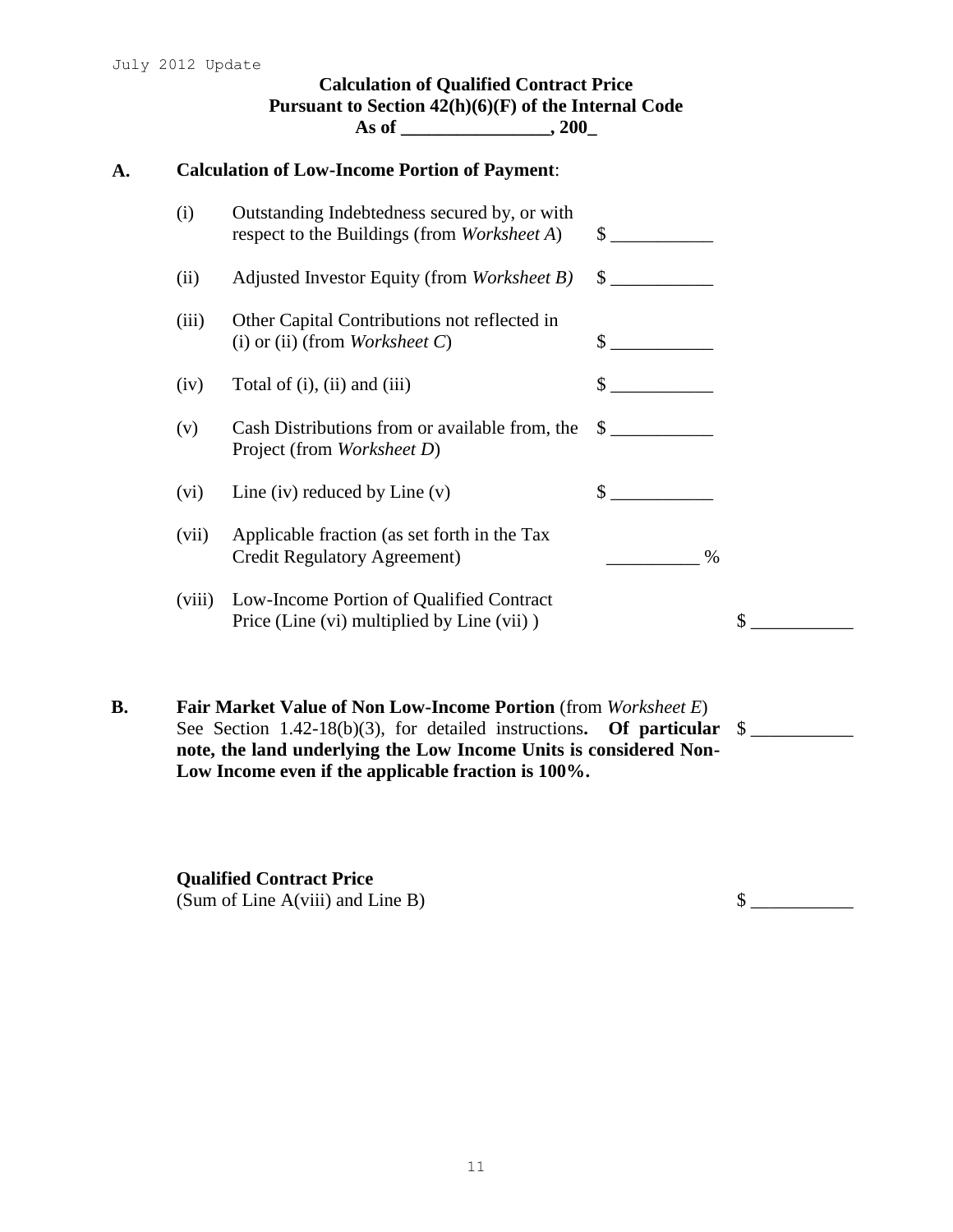## **WORKSHEET A** *Outstanding Indebtedness With Respect to Low-Income Building(s)* **Code Section 42(h)(6)(F)(i)(I)**

#### **Instructions**

Please see 26 CFR Part 1, Section 1.42-18(c)(3) for detailed instructions on how to determine outstanding indebtedness for this specific purpose. Of particular note, **outstanding indebtedness does not include debt used to finance non-depreciable land costs, syndication costs, and other non eligible basis costs. It also does not include any refinancing or mortgage debt in excess of qualifying building costs.** If these costs were paid with the loan, these amounts must be subtracted prior to entering the indebtedness amounts below. Additionally, it includes only those amounts that would be actually paid to the lender or assumed by the buyer as a part of the sale of the building.

In the section marked "Other Information" (subsection (ii) with respect to each loan), please set forth any information with respect to the loan that may be relevant to the Agency's efforts to market the project. Examples of relevant information include whether the loan has a "due-on-sale" clause or if any portion of the loan is payable from net cash flow (i.e., is "soft" debt). Please also attach to the worksheet an amortization schedule for each loan, if available.

#### **Worksheet**

 $2.$ 

**3. Third** 

| 1. | <b>First Mortgage Loan:</b>        |                            |                                                                                           |  |
|----|------------------------------------|----------------------------|-------------------------------------------------------------------------------------------|--|
|    |                                    | (i)                        | Lender:                                                                                   |  |
|    |                                    | (ii)                       | Other Information:                                                                        |  |
|    |                                    |                            | [attach amortization schedule, if available]<br>Outstanding Indebtedness for this loan \$ |  |
| 2. | <b>Second</b><br>Mortgage<br>Loan: |                            |                                                                                           |  |
|    |                                    | $\left( 1 \right)$<br>(ii) | Lender:<br>Other Information:                                                             |  |
|    |                                    |                            | [attach amortization schedule, if available]<br>Outstanding Indebtedness for this loan \$ |  |
| 3. | <b>Third</b><br>Mortgage<br>Loan:  |                            |                                                                                           |  |
|    |                                    | $\left( 1\right)$          |                                                                                           |  |
|    |                                    |                            | $\alpha$ and $\alpha$ and $\alpha$ and $\alpha$ and $\alpha$                              |  |

\_\_\_\_\_\_\_\_\_\_\_\_\_\_\_\_\_\_\_\_\_\_\_\_\_\_\_\_\_\_\_\_\_\_\_\_\_

 $(ii)$  Other Information:  $\frac{1}{\sqrt{1-\frac{1}{2}}}\left| \int_{0}^{\pi} 1_{0}^{x} \, dx \right|$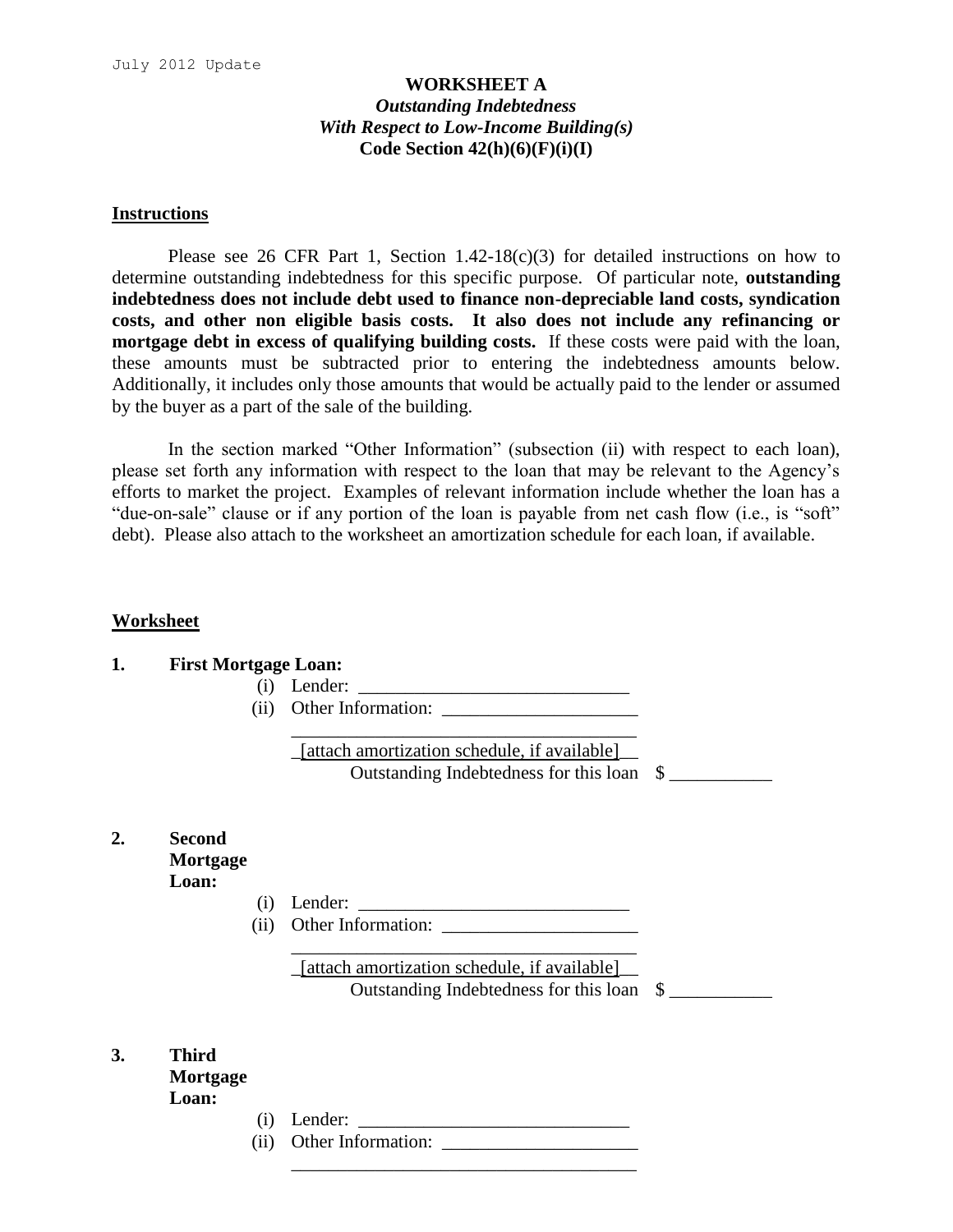\_[attach amortization schedule, if available]\_\_ Outstanding Indebtedness for this loan \$ \_\_\_\_\_\_\_\_\_\_\_

## **4. Fourth Mortgage Loan:**

- (i) Lender: \_\_\_\_\_\_\_\_\_\_\_\_\_\_\_\_\_\_\_\_\_\_\_\_\_\_\_\_\_
- (ii) Other Information: \_\_\_\_\_\_\_\_\_\_\_\_\_\_\_\_\_\_\_\_\_ \_\_\_\_\_\_\_\_\_\_\_\_\_\_\_\_\_\_\_\_\_\_\_\_\_\_\_\_\_\_\_\_\_\_\_\_\_

\_[attach amortization schedule, if available]\_\_ Outstanding Indebtedness for this loan \$

**5. Other** 

**Indebtedness with Respect to Low-Income Building(s):**

(i) Lender: \_\_\_\_\_\_\_\_\_\_\_\_\_\_\_\_\_\_\_\_\_\_\_\_\_\_\_\_\_

(ii) Other Information:

\_[attach amortization schedule, if available]\_\_ Outstanding Indebtedness for this loan  $\quad \quad$   $\quad$ 

\_\_\_\_\_\_\_\_\_\_\_\_\_\_\_\_\_\_\_\_\_\_\_\_\_\_\_\_\_\_\_\_\_\_\_\_\_

**Total Indebtedness**  \$ \_\_\_\_\_\_\_\_\_\_\_**with respect to Low-Income Portion of the Building(s)** (Sum of 1-5 subtotals above)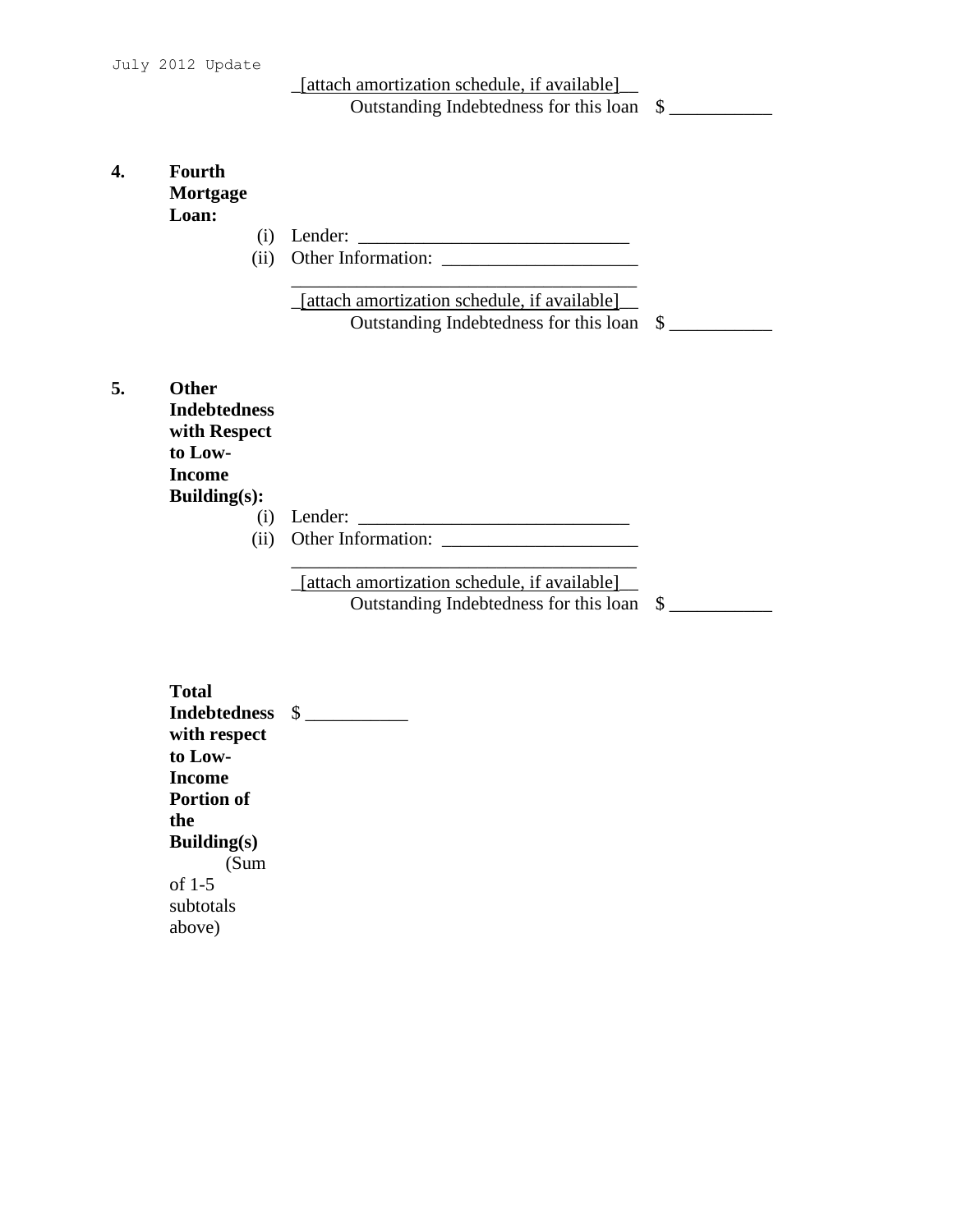## **WORKSHEET B** *Calculation of Adjusted Investor Equity In the Low-Income Building(s)* **Code Section 42(h)(6)(F)(i)(II)**

#### **Instructions**

The Qualified Contract Price includes the sum of the "Adjusted Investor Equity" with respect to the project. Please see 26 CFR Part 1, Section 1.42-18(c)(4) for detailed instructions on how to determine the adjusted investor equity. **Of special note, The initial investor equity does not include non eligible basis items, thus equity paid for land, legal, syndication costs, etc., are not eligible to be included in this section.** 

**The final rule that was published on May 3, 2012 changed the method of calculating the CPI Multiplication Factor. Please review the rule if you have not performed a price calculation since the issuance of the final rule.** The calculation requires the use of the U.S. Department of Labor's Consumer Price Index **CPI for all urban consumers (CPI-U), not seasonally adjusted**. This information can be found at [www.BLS.gov/data.](http://www.bls.gov/data)

In general, the multiplication factor is found by adding the CPI numbers for each month of year prior to the QC request, and then dividing by the total of the monthly CPI numbers for the year the investment was made. Please note that a year is defined as ending on August 31. Thus, the CPI numbers for 2011 would be the monthly numbers from September 2010 through August 2011. The regulations require the calculation be made out to a minimum of 10 decimal places when doing the dividing described above. This should happen automatically if you use a spreadsheet to perform the calculations.

## **Worksheet**

| 1.               |     | Year of investment              |                                                                                                                                                                                                                                                                                                                                                                                                                                                  |    |
|------------------|-----|---------------------------------|--------------------------------------------------------------------------------------------------------------------------------------------------------------------------------------------------------------------------------------------------------------------------------------------------------------------------------------------------------------------------------------------------------------------------------------------------|----|
|                  | (i) |                                 |                                                                                                                                                                                                                                                                                                                                                                                                                                                  |    |
|                  |     | (ii) Investment Amount          |                                                                                                                                                                                                                                                                                                                                                                                                                                                  | \$ |
|                  |     | (iii) CPI multiplication factor |                                                                                                                                                                                                                                                                                                                                                                                                                                                  |    |
|                  |     |                                 | Subtotal $(ii)$ x $(iii)$                                                                                                                                                                                                                                                                                                                                                                                                                        | \$ |
| $\overline{2}$ . |     | Year of investment              |                                                                                                                                                                                                                                                                                                                                                                                                                                                  |    |
|                  | (i) |                                 |                                                                                                                                                                                                                                                                                                                                                                                                                                                  |    |
|                  |     | (ii) Investment Amount          |                                                                                                                                                                                                                                                                                                                                                                                                                                                  |    |
|                  |     | (iii) CPI multiplication factor |                                                                                                                                                                                                                                                                                                                                                                                                                                                  |    |
|                  |     |                                 | Subtotal $(ii)$ x $(iii)$                                                                                                                                                                                                                                                                                                                                                                                                                        | \$ |
| 3.               |     | Year of investment              |                                                                                                                                                                                                                                                                                                                                                                                                                                                  |    |
|                  | (i) |                                 |                                                                                                                                                                                                                                                                                                                                                                                                                                                  |    |
|                  |     | (ii) Investment Amount          |                                                                                                                                                                                                                                                                                                                                                                                                                                                  |    |
|                  |     | (iii) CPI multiplication factor |                                                                                                                                                                                                                                                                                                                                                                                                                                                  |    |
|                  |     |                                 | Subtotal $(ii)$ x $(iii)$                                                                                                                                                                                                                                                                                                                                                                                                                        | \$ |
| 4.               |     | Year of investment              |                                                                                                                                                                                                                                                                                                                                                                                                                                                  |    |
|                  | (i) |                                 | Investor: $\frac{1}{\sqrt{1-\frac{1}{2}} \cdot \frac{1}{2} \cdot \frac{1}{2} \cdot \frac{1}{2} \cdot \frac{1}{2} \cdot \frac{1}{2} \cdot \frac{1}{2} \cdot \frac{1}{2} \cdot \frac{1}{2} \cdot \frac{1}{2} \cdot \frac{1}{2} \cdot \frac{1}{2} \cdot \frac{1}{2} \cdot \frac{1}{2} \cdot \frac{1}{2} \cdot \frac{1}{2} \cdot \frac{1}{2} \cdot \frac{1}{2} \cdot \frac{1}{2} \cdot \frac{1}{2} \cdot \frac{1}{2} \cdot \frac{1}{2} \cdot \frac{$ |    |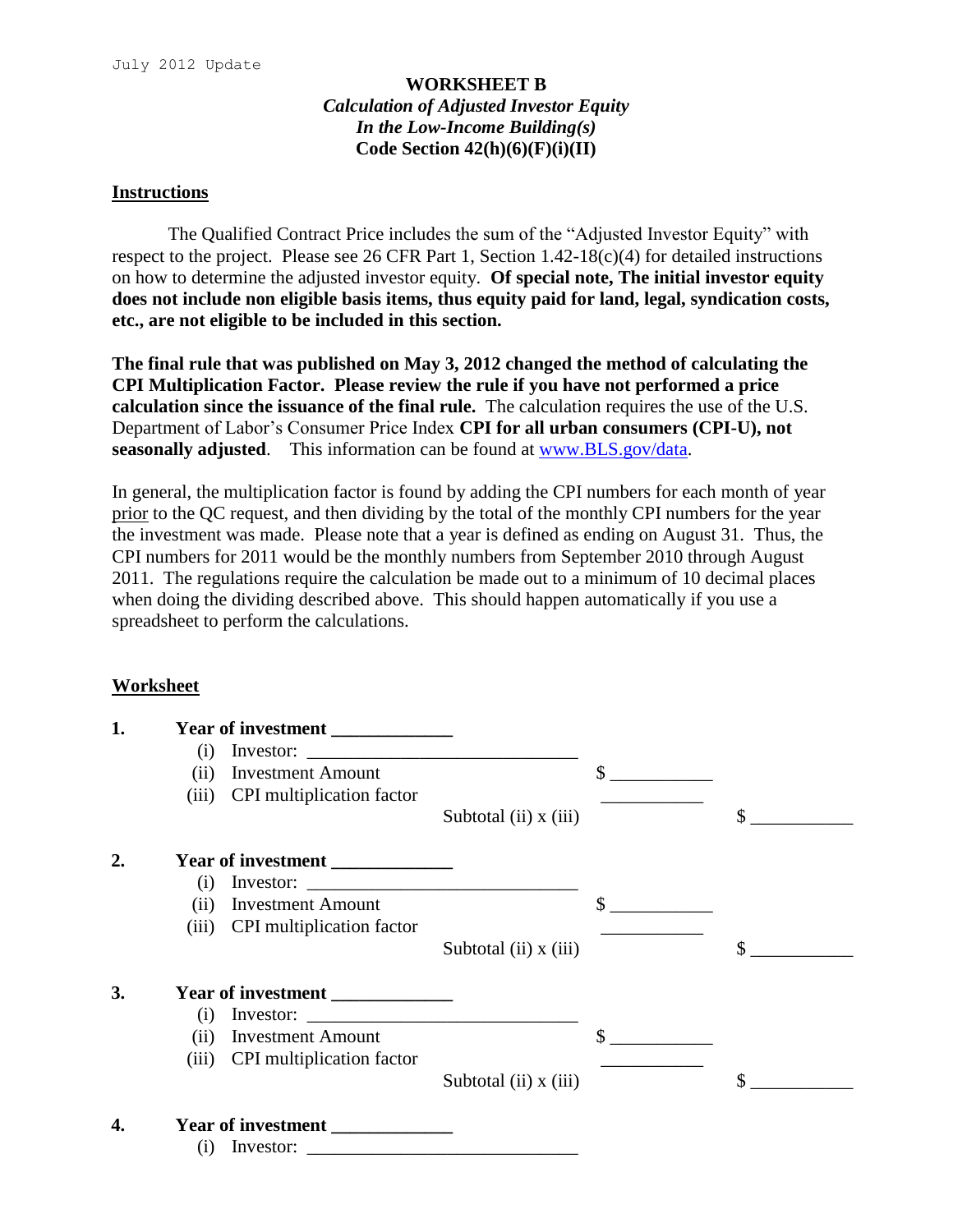|    | July 2012 Update |                                  |                           |   |
|----|------------------|----------------------------------|---------------------------|---|
|    | (i)              | <b>Investment Amount</b>         |                           |   |
|    |                  | (iii) CPI multiplication factor  |                           |   |
|    |                  |                                  | Subtotal $(ii)$ x $(iii)$ |   |
| 5. |                  | <b>Year of investment</b>        |                           |   |
|    | (1)              | Investor:                        |                           |   |
|    | (ii)             | <b>Investment Amount</b>         |                           |   |
|    | (iii)            | <b>CPI</b> multiplication factor |                           |   |
|    |                  |                                  | Subtotal (ii) plus (iii)  | ¢ |
|    |                  |                                  |                           |   |
|    |                  |                                  |                           |   |

**Total Adjusted Investor Equity** (Sum of 1-15 subtotals above): **\$ \_\_\_\_\_\_\_\_\_\_\_**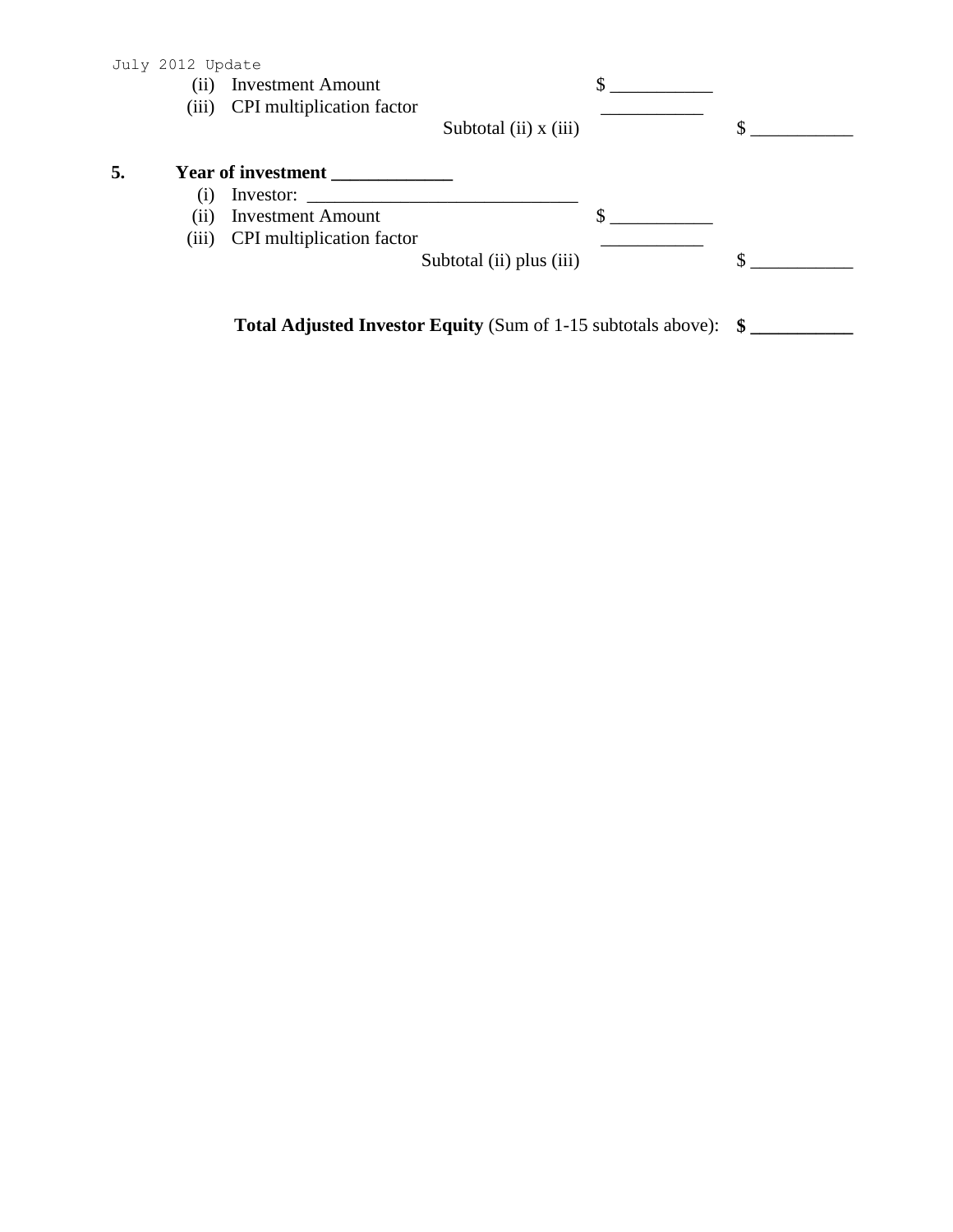## **WORKSHEET C** *Other Capital Contributions* **Code Section 42(h)(6)(F)(i)(III)**

## **Instructions**

The Qualified Contract Price includes the amount of other capital contributions made with respect to the project. Please see 26 CFR Part 1, Section 1.42-18(c)(5) for detailed instructions on how to determine Other Capital Contributions.

Do not include in this Worksheet any amounts included in Worksheets A or B.

## **Worksheet**

| 1. |       | <b>Investment Amount</b>                                                                                                                                                                                                      |  |
|----|-------|-------------------------------------------------------------------------------------------------------------------------------------------------------------------------------------------------------------------------------|--|
|    | (i)   | Name of Investor:                                                                                                                                                                                                             |  |
|    | (ii)  |                                                                                                                                                                                                                               |  |
|    | (iii) | Use of Contributions/ Proceeds:                                                                                                                                                                                               |  |
|    | (iv)  |                                                                                                                                                                                                                               |  |
| 2. | (i)   | <b>Investment Amount</b><br>Name of Investor:                                                                                                                                                                                 |  |
|    | (ii)  | Date of Investment:                                                                                                                                                                                                           |  |
|    | (iii) |                                                                                                                                                                                                                               |  |
|    | (iv)  | the control of the control of the control of the control of the control of the control of the control of the control of the control of the control of the control of the control of the control of the control of the control |  |
|    |       |                                                                                                                                                                                                                               |  |
| 3. |       | [Add as needed.]                                                                                                                                                                                                              |  |

**Total of Other Contributions** (1 - \_\_\_\_\_) **\$\_\_\_\_\_\_\_\_\_\_**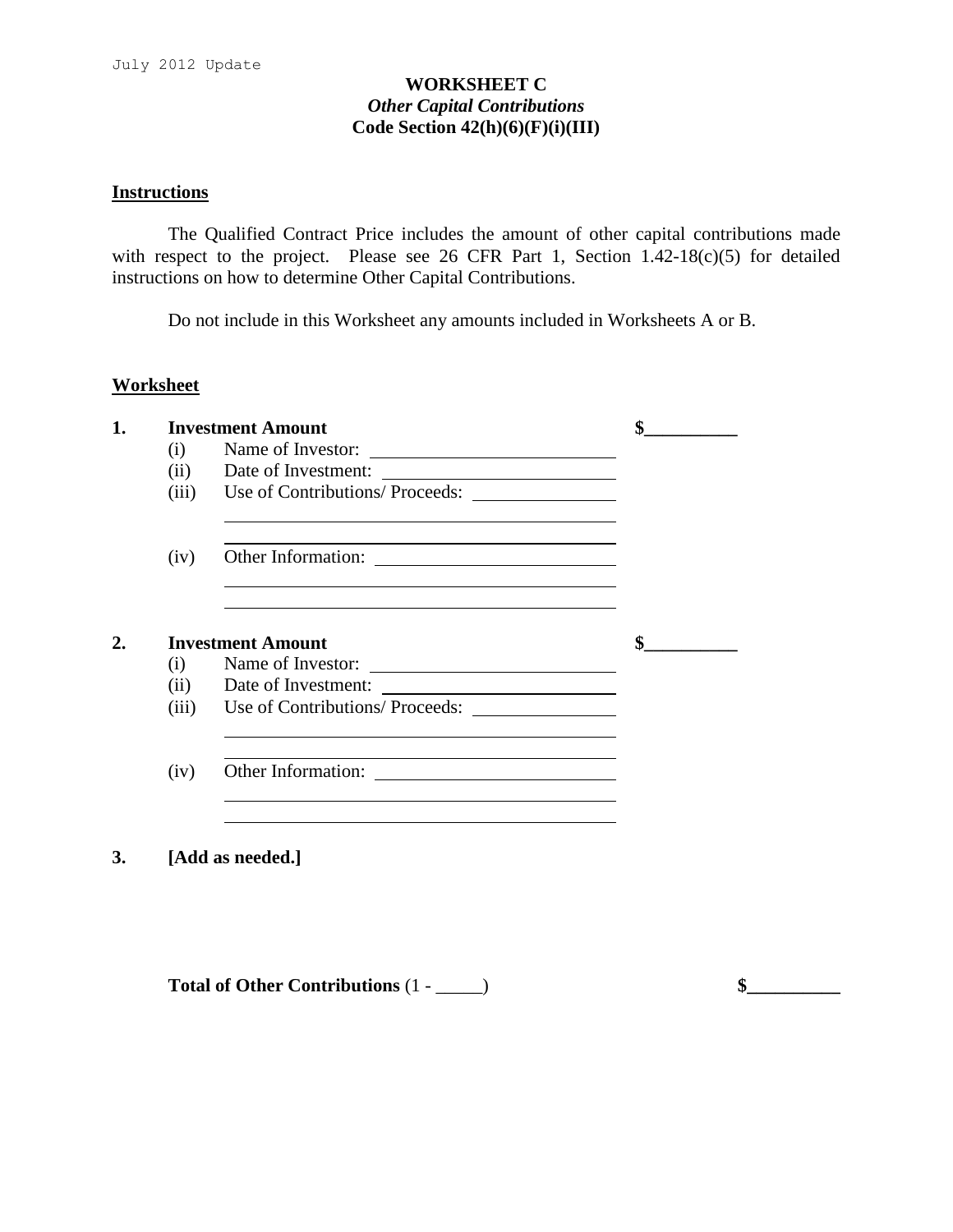## **WORKSHEET D** *Cash Distributions From, or available from the Project* **Code Section 42 (h)(6)(F)(ii)**

#### **Instructions**

The Qualified Contract Price is reduced by the total of all cash distributions from, or available from, the project. Please see 26 CFR Part 1, Section  $1.42-18(c)(6)$  for detailed instructions on how to determine cash distributions. Of particular note, cash available for distribution includes reserve funds unless there are legally, regulatory, or contractually required to stay with the project. Cash available for distribution does not include any refinancing or mortgage proceeds in excess of qualifying building costs.

To complete Worksheet D, please total the qualifying cash distributed for all calendar years under Section A and the cash available (or that will be available) for distribution in Section B. The total of Sections A and B should be transferred to Section A(v) of the Calculation Form.

#### **Worksheet**

| А. |    | <b>Total Cash Distributions</b>                                                           |    |  |
|----|----|-------------------------------------------------------------------------------------------|----|--|
| B. |    | <b>Cash and Cash Equivalents Available for Distribution:</b>                              |    |  |
|    | 1. | Replacement Reserve Account(s)<br>Amount available for Distribution                       | S. |  |
|    | 2. | <b>Operating Reserve Account(s)</b><br>Amount available for Distribution                  | S. |  |
|    | 3. | All other amounts available for Distribution                                              |    |  |
|    |    | <b>Total Amount Available for Distribution</b><br>(Sum of Lines $1 - 3$ )                 |    |  |
|    |    | <b>Total Cash Distributed and Available for Distribution</b><br>(Sum of Sections A and B) |    |  |